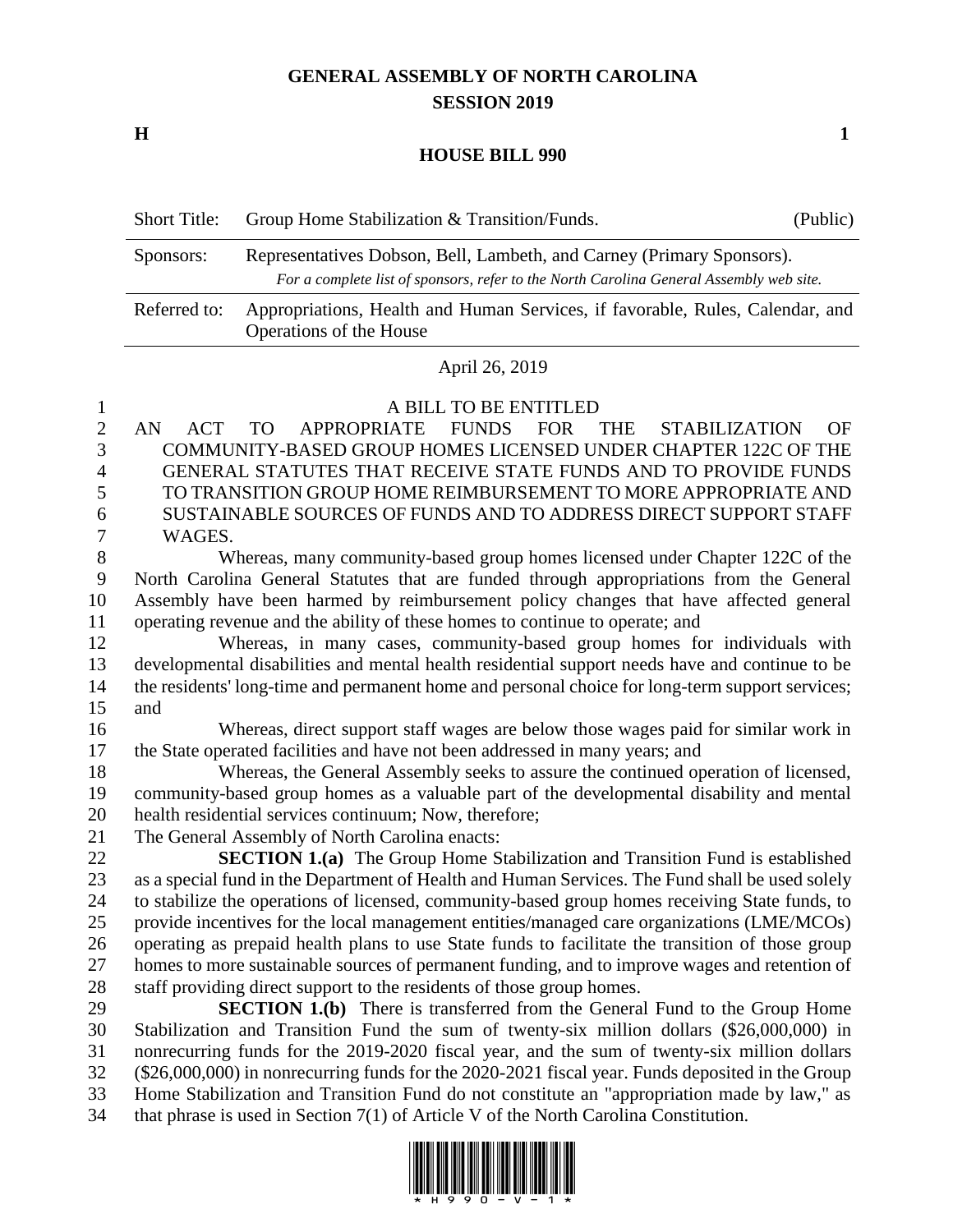## **General Assembly Of North Carolina Session 2019 Session 2019**

 **SECTION 2.(a)** There is appropriated from the Group Home Stabilization and Transition Fund, established in Section 1 of this act, to the Department of Health and Human Services (DHHS) the sum of twenty-six million dollars (\$26,000,000) in nonrecurring funds for the 2019-2020 fiscal year, and the sum of twenty-six million dollars (\$26,000,000) in nonrecurring funds for the 2020-2021 fiscal year for the following purposes only:

- (1) Incentivizing LME/MCOs as operating prepaid health plans to develop and implement new "in-lieu-of" services, 1915(b)(3) services, or other Medicaid funded services to support the residential needs of Medicaid recipients living in licensed, community-based group homes.
- (2) Establishing new rate models and rate methodologies to replace the currently inadequate and insufficient State-funded rates supporting residents of licensed, community-based group homes, as required by Section 3 of this act. DHHS shall identify any vacant beds and eligible individuals to fill those beds under the new rate models and rate methodologies and assist with the orderly transition of the eligible individuals into the vacant beds.
- (3) Increasing the existing per member per month payments to LME/MCOs for the 2019-2020 fiscal year to quickly enable and facilitate the transition to a more appropriate and sustainable service-funding model for licensed, community-based group homes by January 1, 2020. Funds expended under this subdivision shall be allocated in per-person amounts, to be determined by DHHS, to individuals with intellectual or other developmental disabilities who received State funding prior to January 1, 2020, and who reside in licensed community-based group homes for eligible individuals with intellectual and other developmental disabilities.
- (4) Continuing the existing rate structure at the per-person amounts for the 2018-2019 fiscal year to offset the loss of bridge funds and maintain the current financial conditions of licensed, community-based group homes whose residents are eligible individuals with intellectual and other developmental disabilities.
- (5) Continuing the existing rate structure at the per-person amounts for the 2018-2019 fiscal year to offset the loss of bridge funds and maintain the current financial conditions of licensed, community group homes that received State funds and whose residents have mental health residential support needs.

 Residents of group homes who are supported by the North Carolina Innovations Waiver are not eligible to receive any funding under this section

 **SECTION 2.(b)** No later than November 1, 2019, DHHS shall report to the Joint Legislative Oversight Committee on Health and Human Services and the Joint Legislative Oversight Committee on Medicaid and NC Health Choice on a more appropriate and sustainable service model for residents of licensed, community-based group homes. The model shall be implemented by January 1, 2020. Once the model is implemented, the State funds that were used to support residents of licensed community-based group homes prior to implementation shall be reinvested in their entirety in both the new funding model and increased rates to support and equalize wages of direct support personnel serving the residents. The reinvested State funds match plus the federal funds portion of the new services shall be annualized and become a part of the prepaid health plan per member per month amount.

 **SECTION 3.(a)** No later than January 1, 2020, DHHS shall implement a policy whereby LME/MCOs are directed to (i) implement "in-lieu-of" services or other Medicaid-funded services for all eligible residents with intellectual or other developmental disabilities living in licensed, community-based group homes receiving State funds and (ii)